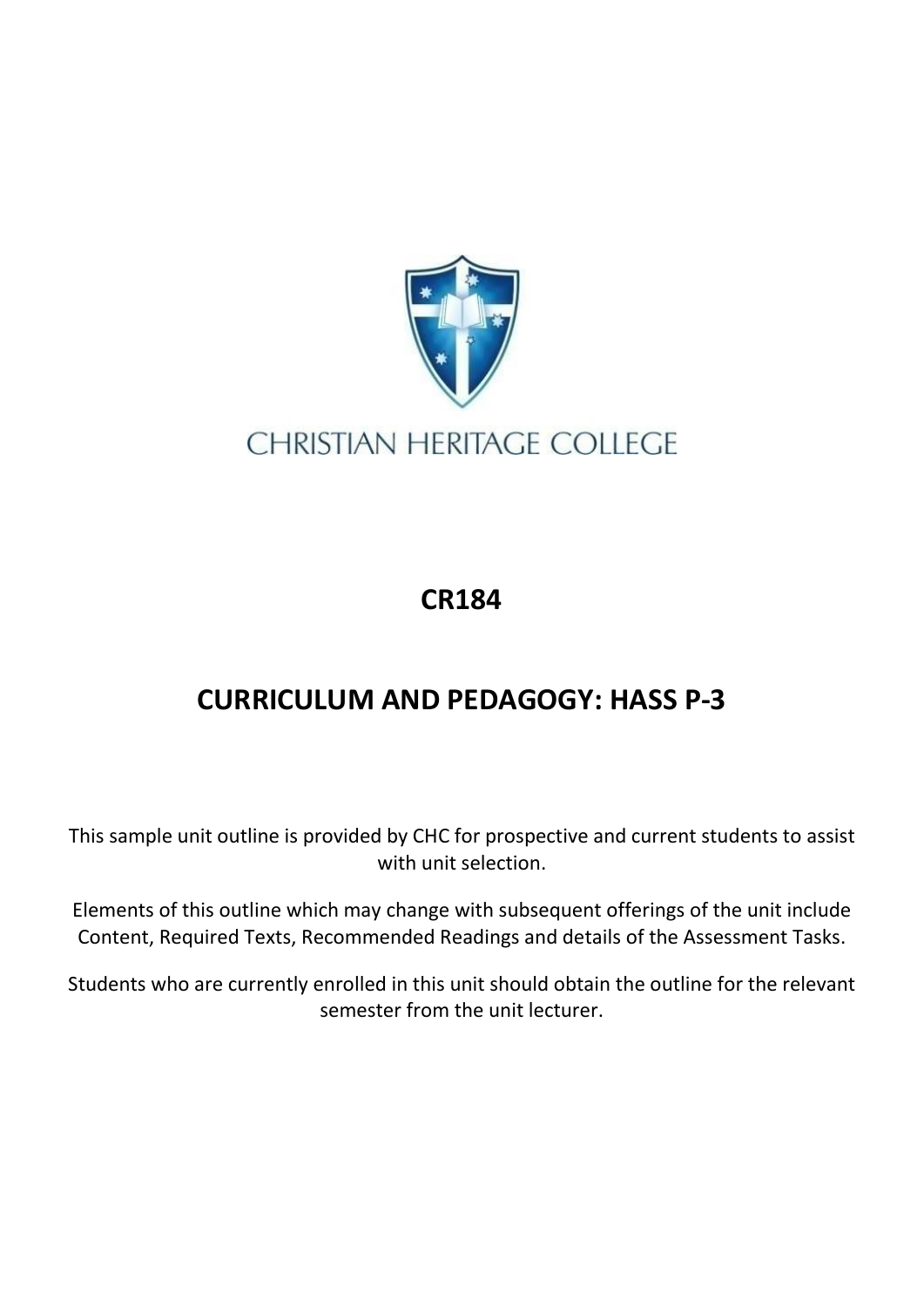| Unit code                                        | CR184                                                                                                                                                                                                                                                                                                                                                                                                                                                                                                                      |  |  |  |
|--------------------------------------------------|----------------------------------------------------------------------------------------------------------------------------------------------------------------------------------------------------------------------------------------------------------------------------------------------------------------------------------------------------------------------------------------------------------------------------------------------------------------------------------------------------------------------------|--|--|--|
| Unit name                                        | Curriculum and Pedagogy: HASS P-3                                                                                                                                                                                                                                                                                                                                                                                                                                                                                          |  |  |  |
| <b>Associated higher</b><br>education awards     | <b>Bachelor of Education (Primary)</b>                                                                                                                                                                                                                                                                                                                                                                                                                                                                                     |  |  |  |
| <b>Duration</b>                                  | One semester                                                                                                                                                                                                                                                                                                                                                                                                                                                                                                               |  |  |  |
| Level                                            | Intermediate                                                                                                                                                                                                                                                                                                                                                                                                                                                                                                               |  |  |  |
| Core/elective                                    | Core                                                                                                                                                                                                                                                                                                                                                                                                                                                                                                                       |  |  |  |
| Weighting                                        | 10<br>Unit credit points:<br>Course credit points:<br>320                                                                                                                                                                                                                                                                                                                                                                                                                                                                  |  |  |  |
| Delivery mode                                    | Face-to-face                                                                                                                                                                                                                                                                                                                                                                                                                                                                                                               |  |  |  |
| <b>Student workload</b>                          | Face-to-face on-site<br>Contact hours<br>30 hours<br>Reading, study, preparation<br>50 hours<br>Assignment preparation<br>70 hours<br>150 hours<br><b>TOTAL</b>                                                                                                                                                                                                                                                                                                                                                            |  |  |  |
|                                                  | Students requiring additional English language support are expected to undertake an additional one<br>hour per week.                                                                                                                                                                                                                                                                                                                                                                                                       |  |  |  |
| Prerequisites/<br>co-requisites/<br>restrictions | Nil                                                                                                                                                                                                                                                                                                                                                                                                                                                                                                                        |  |  |  |
| <b>Rationale</b>                                 | <b>Enduring Understanding:</b>                                                                                                                                                                                                                                                                                                                                                                                                                                                                                             |  |  |  |
|                                                  | A variety of models of inquiry based learning is essential for the effective implementation of<br>Humanities and Social Sciences (HASS) in primary (Years P-3) contexts.                                                                                                                                                                                                                                                                                                                                                   |  |  |  |
|                                                  | This unit is to provide the theoretical and practical understanding of how to plan curriculum, in the<br>Humanities and Social Sciences in primary (Years P-3) contexts. Pre-service teachers will gain a<br>working knowledge of the current Australian Curriculum curriculum content and standards for<br>teaching Humanities and Social Sciences, including Aboriginal and Torres Strait Islander perspectives.<br>This unit will explore strategies to reflect a developing Biblical understanding of the focus areas. |  |  |  |
|                                                  | Opportunities will be provided for pre-service teachers to develop curriculum and pedagogical skills<br>in teaching history, geography, civics and citizenship, according to the Australian Curriculum.                                                                                                                                                                                                                                                                                                                    |  |  |  |
| <b>Learning delivery</b>                         | Internal: Face-to-face mode:                                                                                                                                                                                                                                                                                                                                                                                                                                                                                               |  |  |  |
| process                                          | Interactive engagement through face-to face lectures and access to all on-line resources:                                                                                                                                                                                                                                                                                                                                                                                                                                  |  |  |  |
|                                                  | Weekly lecture.<br>$\bullet$<br>Weekly tutorial (where applicable).                                                                                                                                                                                                                                                                                                                                                                                                                                                        |  |  |  |
|                                                  | Plus on-line resources (see below).                                                                                                                                                                                                                                                                                                                                                                                                                                                                                        |  |  |  |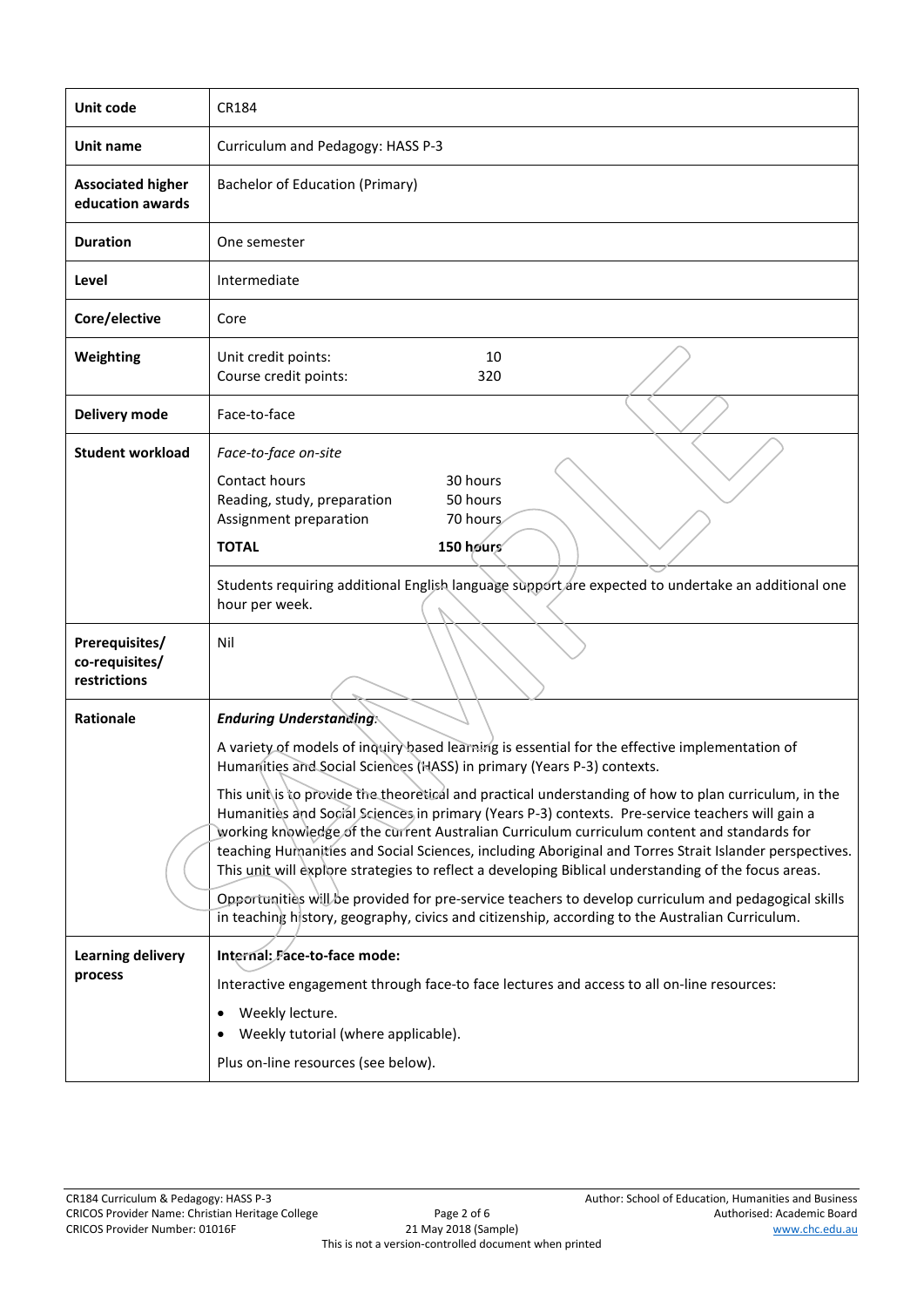|                          | <b>On-line resources:</b>                                                                                                                                                                                                                                                                                                                                                                                                                                                                                                                                                                                                                                                                                                                                                                                                                                                                                                                                                                                                                                                                                                                                                                                                                                                                                                                                                                                                                                              |  |  |
|--------------------------|------------------------------------------------------------------------------------------------------------------------------------------------------------------------------------------------------------------------------------------------------------------------------------------------------------------------------------------------------------------------------------------------------------------------------------------------------------------------------------------------------------------------------------------------------------------------------------------------------------------------------------------------------------------------------------------------------------------------------------------------------------------------------------------------------------------------------------------------------------------------------------------------------------------------------------------------------------------------------------------------------------------------------------------------------------------------------------------------------------------------------------------------------------------------------------------------------------------------------------------------------------------------------------------------------------------------------------------------------------------------------------------------------------------------------------------------------------------------|--|--|
|                          | CHC learning portal (Moodle™):<br>weekly lecture (may include lecture video capture (eg: Echo360), Power Point presentation<br>and resources);<br>- weekly readings;<br>- study guides; and<br>- assessment guides.<br>Collaborative forums: Student forums and News forum.<br>Turnitin assessment and feedback tool.                                                                                                                                                                                                                                                                                                                                                                                                                                                                                                                                                                                                                                                                                                                                                                                                                                                                                                                                                                                                                                                                                                                                                  |  |  |
|                          | All unit outlines are reviewed prior to the offering of the unit to take account of student and lecturer<br>feedback.                                                                                                                                                                                                                                                                                                                                                                                                                                                                                                                                                                                                                                                                                                                                                                                                                                                                                                                                                                                                                                                                                                                                                                                                                                                                                                                                                  |  |  |
| <b>Learning outcomes</b> | On completion of this unit, pre-service teachers will have provided evidence that they have:                                                                                                                                                                                                                                                                                                                                                                                                                                                                                                                                                                                                                                                                                                                                                                                                                                                                                                                                                                                                                                                                                                                                                                                                                                                                                                                                                                           |  |  |
|                          | 1. broad and coherent understanding of pedagogical theories for planning curriculum, teaching,<br>learning HASS for primary (Years P-3) contexts (GTS 1.1, 1.2, 2.1; GA 1, 2, 5, 7);<br>2. well-developed cognitive skills that apply ethical and inclusive cultural and Aboriginal and Torres<br>Strait Islander perspectives into integrated HASS curricula and pedagogy in primary contexts (GTS<br>1.3, 1.4, 2.4, 4.1; GA 1, 2, 5, 7);<br>3. demonstrated autonomy in the application of Australian Curriculum for planning, teaching,<br>learning and assessment in HASS in primary (Years P-3) contexts (GTS 1.3, 1.4, 2.4, 4.1; GA 1, 3,<br>4);<br>4. designed teaching and learning goals, strategies and resources (including ICTs) that transmit age-<br>appropriate knowledge, skills and ideas in the HAS\$ (Years P-3) curriculum to others (GTS 2.2,<br>2.6, 3.1-3.4; GA 1, 4, 7);<br>5. broad and coherent understanding of a Bible-based, Christ-centred worldview relating to<br>teaching and learning HASS in primary contexts (Years P-3) (GTS 1.3; GA 1, 3, 4);<br>6. evaluated theoretical propositions and conclusions regarding the teaching of HASS, in the light of<br>contemporary theory, research and achievement data (GTS 1.1, 1.2; GA 1, 4, 7); and<br>7. communicated at an appropriate textiary standard, with special attention to design elements,<br>grammar usage, logical relations, style, referencing and presentation (GA 6). |  |  |
| Content                  | 1. Inquiry Pedagogy for HASS (Years P-3).                                                                                                                                                                                                                                                                                                                                                                                                                                                                                                                                                                                                                                                                                                                                                                                                                                                                                                                                                                                                                                                                                                                                                                                                                                                                                                                                                                                                                              |  |  |
|                          | 2. Teaching the components of HASS:<br>a. History:<br>Unpacking the strands of Historical Knowledge and Understandings, and Historical Skills<br>$(Years P-3)$ .<br>Developing age-appropriate (Years P-3) skills of source analysis.<br>Developing the historical inquiry approach in an manner suitable for Years P-3.<br>Including Aboriginal and Torres Strait Islander perspectives as more than content.<br>Age-appropriate (Years P-3) techniques for the history classroom (eg. Presenting ideas,<br>findings, viewpoints and conclusions in a range of texts and modes, digital and non-<br>digital).<br>b. Geography:<br>Concepts of space, environment, interconnection, sustainability, scale and change in HASS<br>(Years P-3).<br>Geography as a spatially oriented curriculum.<br>- Developing a Geographical investigation.<br>- Age-appropriate (Years P-3) techniques for the Geography classroom (eg. Fieldwork,<br>mapping, GIS, multimedia approaches).<br>c. Civics and Citizenship:<br>The cross-curricular nature of the Civics and Citizenship curriculum (Year 3).<br>Civics and Citizenship in HASS: knowledge and understanding, and skills.<br>Teaching values in the classroom.<br>Paticipatory learning as a pedagogy for civics and citizenship.<br>Aboriginal and Torres Strait Islander perspectives.                                                                                                                                |  |  |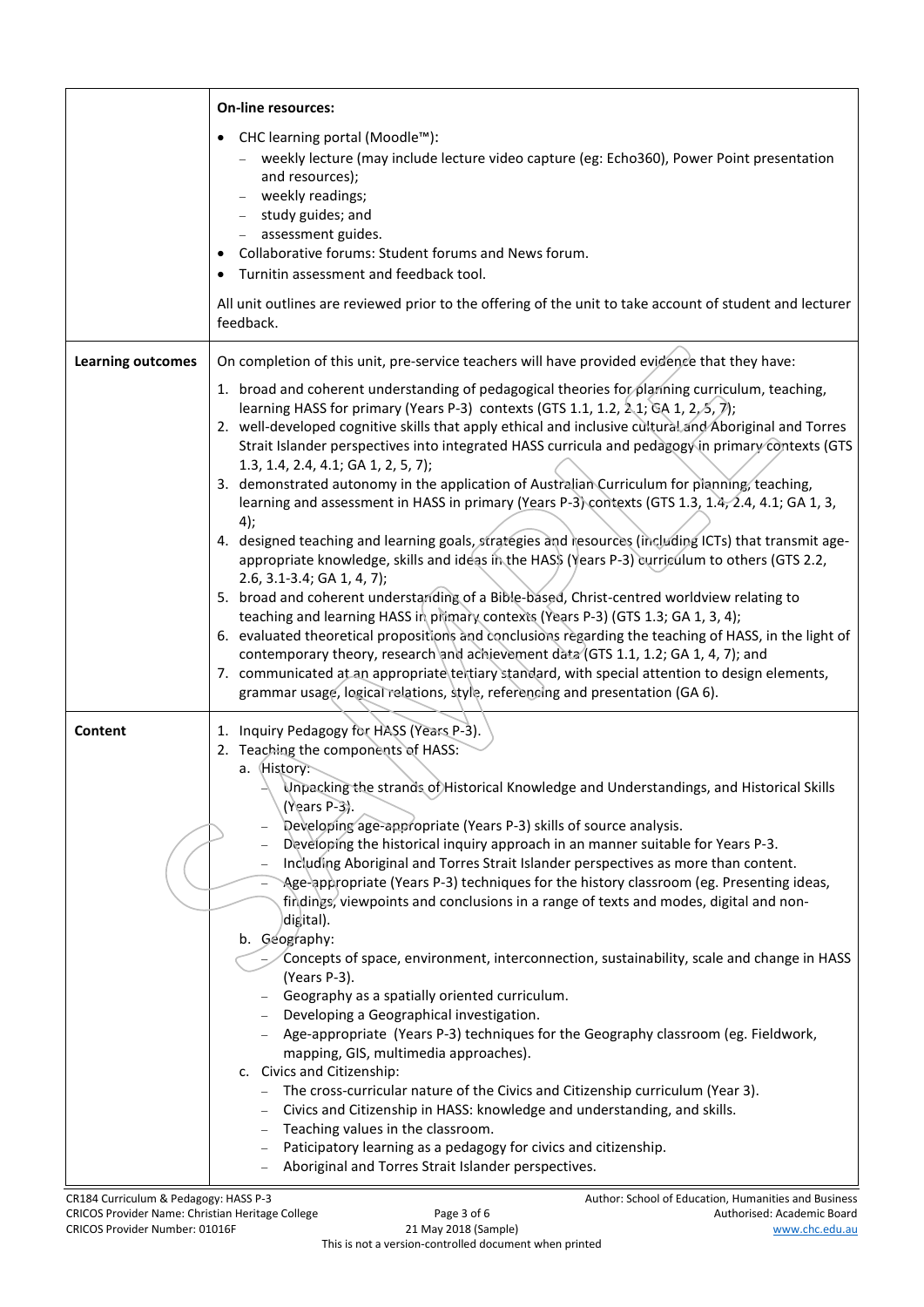|                           | 3. Integrating the HASS Curriculum:<br>a. Integrating the various disciplinary and cross-disciplinary components of the HASS curriculum.<br>b. Integrating a Bible-based, Christ-centred worldview to the teaching of HASS.<br>4. Using ICTs in HASS (Years P-3).                                                                                                                                                                                     |                                                                         |         |                                             |  |
|---------------------------|-------------------------------------------------------------------------------------------------------------------------------------------------------------------------------------------------------------------------------------------------------------------------------------------------------------------------------------------------------------------------------------------------------------------------------------------------------|-------------------------------------------------------------------------|---------|---------------------------------------------|--|
| <b>Assessment tasks</b>   | Task 1: Christian Worldview conceptualisation in HASS                                                                                                                                                                                                                                                                                                                                                                                                 |                                                                         |         |                                             |  |
|                           | Utilising the Christian worldview lens of 'God's Big Story' develop a table that identifies a variety of<br>conceptual constructs within each of the three studied HASS learning areas; History, Geography and<br>Civics and Citizenship.                                                                                                                                                                                                             |                                                                         |         |                                             |  |
|                           | Develop an application for a Years P-3 HASS learning topic drawn from the Australian Curriculum<br>cuuriculum.                                                                                                                                                                                                                                                                                                                                        |                                                                         |         |                                             |  |
|                           | Word Length/Duration:                                                                                                                                                                                                                                                                                                                                                                                                                                 | 1,500 words                                                             |         |                                             |  |
|                           | Weighting:                                                                                                                                                                                                                                                                                                                                                                                                                                            | 25%                                                                     |         |                                             |  |
|                           | Assessed:                                                                                                                                                                                                                                                                                                                                                                                                                                             | Week 5                                                                  |         |                                             |  |
|                           | <b>Task 2: Explanation Videos of Syllabus Concepts</b>                                                                                                                                                                                                                                                                                                                                                                                                |                                                                         |         |                                             |  |
|                           | Using the tools of digital story telling create three 1-2 minute short presentations appropriate for a<br>beginning teacher audience, explaining key concepts of inquiry pedagogy, knowledge and<br>understanding, and cross-curricular integration within the HASS (Years P-3) curriculum.                                                                                                                                                           |                                                                         |         |                                             |  |
|                           | 1-2 minute for each presentation (3 presentations)<br>Word Length/Duration:                                                                                                                                                                                                                                                                                                                                                                           |                                                                         |         |                                             |  |
|                           | Weighting:<br>35%                                                                                                                                                                                                                                                                                                                                                                                                                                     |                                                                         |         |                                             |  |
|                           | Assessed:<br>Week 9                                                                                                                                                                                                                                                                                                                                                                                                                                   |                                                                         |         |                                             |  |
|                           | Task 3: Designing and Demonstrating Learning Activities                                                                                                                                                                                                                                                                                                                                                                                               |                                                                         |         |                                             |  |
|                           | As a small group use an inquiry question from History and one from Geography within the same year<br>level to plan two small learning experiences that facilitate active engagement in the inquiry process.<br>Demonstrate this through involvement of class peers in the chosen activity. For each learning<br>experience provide a short justification of your choice of learning experience, scaffolding and<br>skills/learning outcomes acquired. |                                                                         |         |                                             |  |
|                           | Word Length/Duration:<br>20 min activity + 10 min presentation (1,500 words equivalent)                                                                                                                                                                                                                                                                                                                                                               |                                                                         |         |                                             |  |
|                           | 40%<br>Weighting:                                                                                                                                                                                                                                                                                                                                                                                                                                     |                                                                         |         |                                             |  |
|                           | Assessed:<br>Week 12-13                                                                                                                                                                                                                                                                                                                                                                                                                               |                                                                         |         |                                             |  |
| Assessment<br>alignment   | Assessment Task                                                                                                                                                                                                                                                                                                                                                                                                                                       | <b>Learning Outcome</b>                                                 | Content | <b>Graduate Teacher</b><br><b>Standards</b> |  |
|                           | Task 1                                                                                                                                                                                                                                                                                                                                                                                                                                                | 1, 5, 7                                                                 | 1, 2    | 1.1, 2.1                                    |  |
|                           | $T$ ask $/2$                                                                                                                                                                                                                                                                                                                                                                                                                                          | 1, 2, 6, 7                                                              | $1 - 3$ | 1.1, 1.2, 2.1                               |  |
|                           | Task 3                                                                                                                                                                                                                                                                                                                                                                                                                                                | $1-5, 7$                                                                | $1 - 4$ | 1.1, 1.2, 2.1, 2.2, 3.1<br>3.3, 4.1, 4.2    |  |
| <b>Prescribed text(s)</b> | Buchanan, J. (2013). History, geography and civics: Teaching and learning in the primary years.<br>Melbourne, VIC: Cambridge University.                                                                                                                                                                                                                                                                                                              |                                                                         |         |                                             |  |
|                           | Reynolds, R. (2014). Teaching humanities and social sciences in the primary school. Oxford, UK:<br>Oxford University Press.                                                                                                                                                                                                                                                                                                                           |                                                                         |         |                                             |  |
|                           |                                                                                                                                                                                                                                                                                                                                                                                                                                                       | Selected readings will be available via the Moodle™ site for this unit. |         |                                             |  |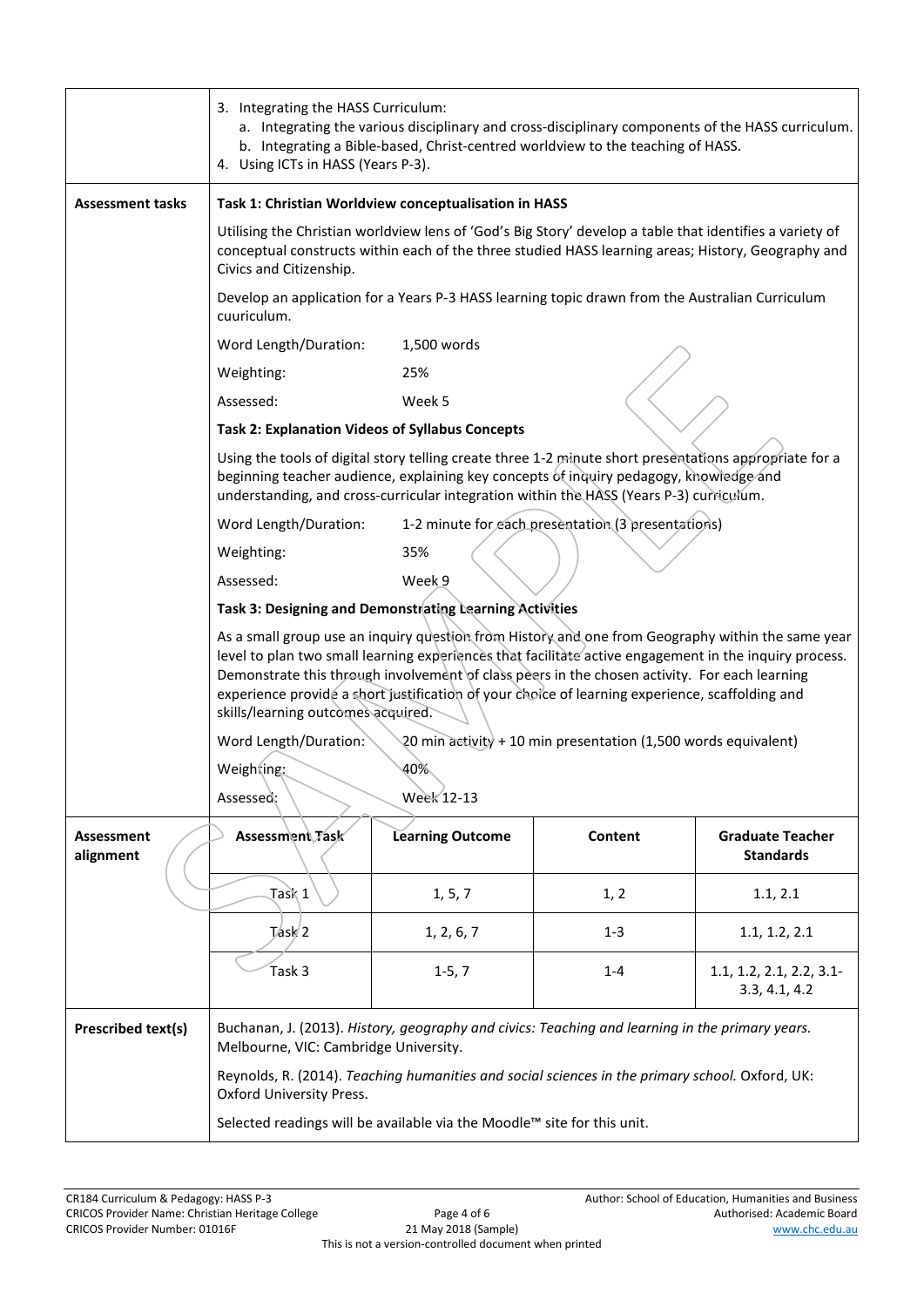| Recommended<br>readings | <b>Curriculum Readings</b>                                                                                                                                                                                       |  |  |  |
|-------------------------|------------------------------------------------------------------------------------------------------------------------------------------------------------------------------------------------------------------|--|--|--|
|                         | Bull, G., & Anstey, M. (2013). Uncovering history using multimodal literacies: An inquiry process.<br>Carlton South, Victoria: Education Services Australia Ltd.                                                 |  |  |  |
|                         | Catling, S., Willy, T., & Butler, J. (2012). Teaching primary geography for Australian schools.<br>Melbourne, VIC: Hawker Brownlow.                                                                              |  |  |  |
|                         | Crotty, M. & Roberts, D. (2009). Turning points in Australian history. Sydney, NSW: UNSW                                                                                                                         |  |  |  |
|                         | Gilbert, R., & Hoepper, B. (2013). Teaching humanities and social sciences: History, geography,<br>economics and citizenship in the Australian curriculum. (5th ed). Sydney, NSW: Cengage<br>Learning Australia. |  |  |  |
|                         | Kotler, P., Hessekiel, D., & Lee, N. (2012). Good works! Marketing and corporate initiatives that build<br>a better world - and the bottom line. Hoboken, New Jersey, NJ: John Wiley & Sons.                     |  |  |  |
|                         | Kruse, D. (2012). Assessment strategies for the inquiry classroom. Melbourne, VIC: Education<br>Services Australia.                                                                                              |  |  |  |
|                         | Kuhlthau, C., Manistes, L., & Caspari, A. (2015). Guided inquiry learning in the 21st century. (2nd ed.).<br>Englewood: ABC-CLIO.                                                                                |  |  |  |
|                         | Layton, A. (2012). Economics for today. South Melbourne, VIC: Cengage Learning Australia.                                                                                                                        |  |  |  |
|                         | McInnes, W. (2010). The making of modern Australia. Sydney, NSW: Hatchett Australia.                                                                                                                             |  |  |  |
|                         | Phillips, J., & Lampert, J. (2012). Introductory Aboriginal and Torres Strait Islander studies in<br>education: Reflection and the importance of knowing. Frenchs Forest, NSW: Pearson.                          |  |  |  |
|                         | Ward, M. (2013). Connecting with geography strategies for an inquiry classroom. VIC: Curriculum<br>Press.                                                                                                        |  |  |  |
|                         | Websites                                                                                                                                                                                                         |  |  |  |
|                         | Australian Conservation Foundation:                                                                                                                                                                              |  |  |  |
|                         | https://www.acfonline.org.au/                                                                                                                                                                                    |  |  |  |
|                         | Australian Curriculum:                                                                                                                                                                                           |  |  |  |
|                         | http://www.australiancurriculum.edu.au/                                                                                                                                                                          |  |  |  |
|                         | Australian Geography Teachers' Association (AGTA):                                                                                                                                                               |  |  |  |
|                         | http://www.agta.asn.au/                                                                                                                                                                                          |  |  |  |
|                         | Australian History Teachers Association (HTAA):                                                                                                                                                                  |  |  |  |
|                         | http://www.historyteacher.org.au/                                                                                                                                                                                |  |  |  |
|                         | Business Educators' Association of Queensland (BEAQ):                                                                                                                                                            |  |  |  |
|                         | http://www.beaq.org.au/                                                                                                                                                                                          |  |  |  |
|                         | Civics and Citizenship Education (CCE):                                                                                                                                                                          |  |  |  |
|                         | http://www.civicsandcitizenship.edu.au/cce/teaching_and_learning_activities_for_cce,34745.h tml                                                                                                                  |  |  |  |
|                         | Curriculum into the Classroom (C2C)                                                                                                                                                                              |  |  |  |
|                         | http://education.qld.gov.au/c2c/                                                                                                                                                                                 |  |  |  |
|                         | Department of Industry, Innovation and Science:                                                                                                                                                                  |  |  |  |
|                         | http://www.industry.gov.au/Pages/default.aspx<br>Education Services, Australian Museum                                                                                                                           |  |  |  |
|                         | https://australianmuseum.net.au/education-services                                                                                                                                                               |  |  |  |
|                         |                                                                                                                                                                                                                  |  |  |  |